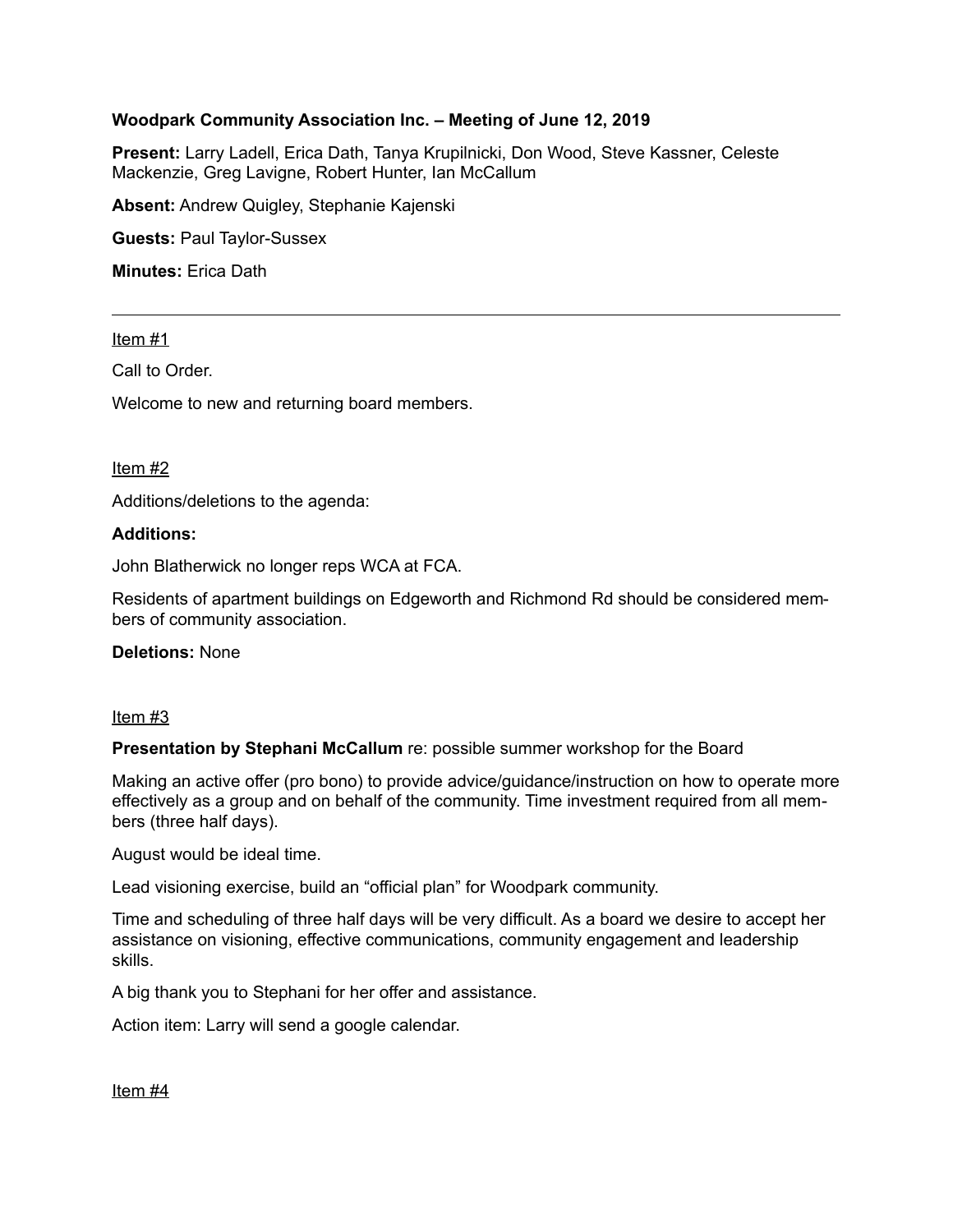Approval of Minutes for May Draft sent out June 7 (no amendments)

## Item #5

Business Arising from minutes:

Board roles and responsibilities

Tom offered to arrange for an emergency preparedness presentation.

Make a one-pager for "what to do in the event"

## Item #6

Treasurer's Report – 823.07\$ opening balance

Tanya will reserve library for next 6-mos.

Calendar sales fundraiser - need to check bylaws, forward agenda items

## Item #7

Committee Reports:

| Zoning & Development | Walsh/Woodland Development – representatives attended<br>AGM                                                                                                                 |
|----------------------|------------------------------------------------------------------------------------------------------------------------------------------------------------------------------|
|                      | Carlingwood Mall - attended meeting (Stephen and Larry),<br>developer headed to committee of adjustments to seek vari-<br>ance on variety of issues, no concerns for WCA     |
|                      | Lincoln Fields Secondary Plan meeting June 13 - Ian to at-<br>tend (action item: Larry to send Ian Jonathan Morris letter)                                                   |
|                      | Affordable housing - community interest is strong, Tom put<br>forth a motion to strike a committee, seconded by Stephen (9)<br>yay, 1 nay) - passed. Tom to chair committee. |
|                      | Comments on Infill Rules due June 17                                                                                                                                         |
| Transportation       |                                                                                                                                                                              |
|                      |                                                                                                                                                                              |
|                      |                                                                                                                                                                              |